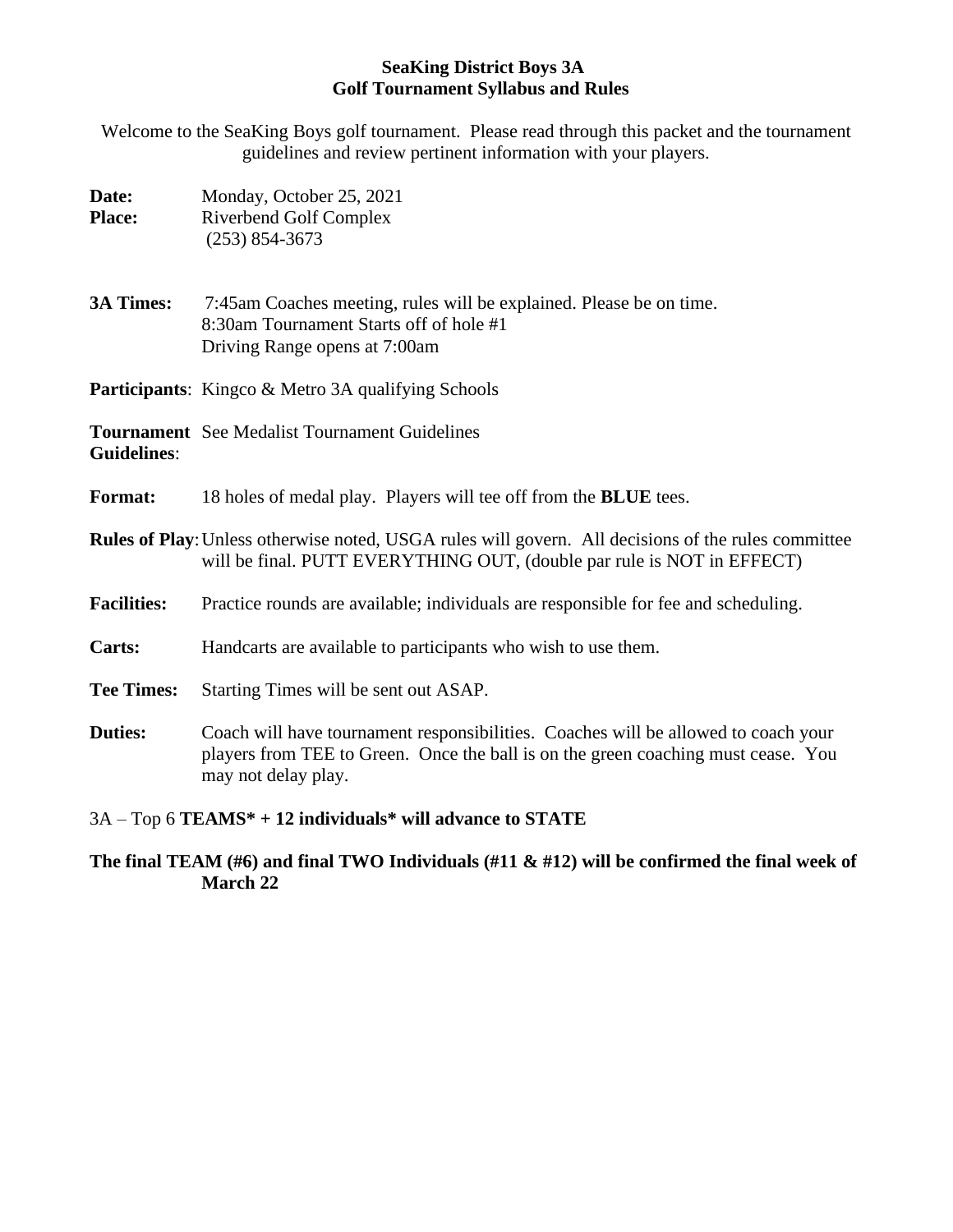# **SeaKing MEDALIST GOLF TOURNAMENT GUIDELINES**

- 1. The SeaKing Tournament is to be played on a neutral course. A neutral course is defined as one, which is not used as a home course by any of the conference schools.
- 2. Coaches will have specific assignments for the Tournament.
- 3. No more than six (6) participants from each school will be allowed to participate in the SeaKing Tournament. The first 5 designated golfers will be used to determine the TEAM score. The 4 lowest scores out of 5 will be used to determine the team score.
	- 4. The SeaKing District Two Tournament will be played in one day and consist of 18 holes. The USGA Rules of Golf will govern all play, including scoring, except in cases of local ground rule changes.
	- 5. Tie breaker for  $1^{st}$  place at the SeaKing Tournament will be a sudden death play-off using the 4 lowest scoring players from each team that participates in the play-off.
	- 6. The Tournament director is responsible for notifying the newspaper(s) of the Tournament results.
	- 7. There are no restrictions on pre-playing the course(s), as long as it is a public course. No competitor may play practice holes at the match site on the day of the match..
	- 8. The number of district qualifiers will be allocated by the WIAA and CONFIRMED in late March. Players or teams tied for the final district qualifying position(s) will participate in a sudden death play-off. Two alternate players will be determined.
	- 9. A coach must accompany each team to the SeaKing District Tournament. Caddies are **not** permitted.
	- 10. The SeaKing Tournament will observe either summer or winter rules as determined by the local course conditions for that day.

```
WINTER RULES-
```
The ball shall be marked, lifted, cleaned, and placed within 6 inches, NO nearer the hole. Once the ball is released, the ball is in play and may **not** be re-placed. In applying *WINTER RULES* players may NOT change cuts when placing their ball. *WINTER RULES* apply "*through the green.*

If a player fails to mark the position of the ball before lifting it or moves the ball in any other manner, such as rolling it with a club, he/she incurs a penalty of one stroke.

- 11. **DRESS CODE:** All participants in the SeaKing Tournament:
	- a. Required to wear:
		- 1. Shoes (soft spikes are recommended)
		- 2. Slacks or cords. Walking shorts may be worn
		- 3. Shirt with a collar
	- b. Jean Pants or Jean Shorts **Are Not** Allowed
	- c. Optional Attire:
		- 1. Sweater
		- 2. Raingear
		- 3. Hats, if worn, must be worn with the bill facing forward

### **Players must follow any course specific attire requirements.**

Failure to adhere to this dress code will result in non-participation. Coaches shall assess this penalty (disqualification) prior to starting the match or anytime during the match.

12. Prior to the beginning of SeaKing Tournament play **coaches** will take time to go over the Starter Instructions with all participants of appropriate conduct. Golfers should immediately notify the other golfer that a sportsmanship violation has occurred AND note it on the scorecard. Golfers should also